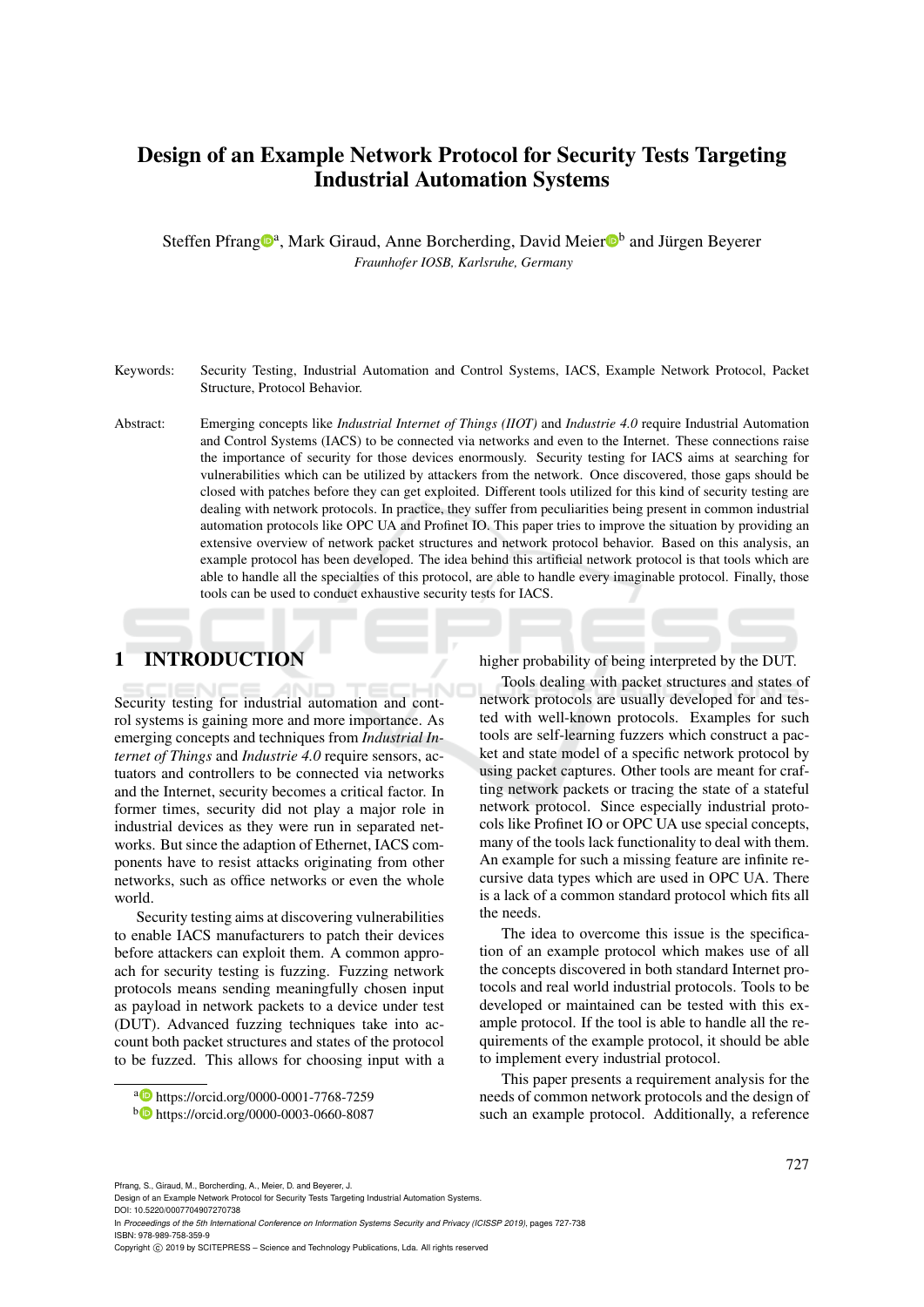implementation is released to the public to enable security researchers to use it.

The paper is structured as follows: Starting with introducing the background in Section 2, the analysis in Section 3 presents three use cases for the example protocol. Two common industrial protocols are examined more closely, before a packet field categorization prepares the collection of the requirements for the example protocol. The example protocol is designed in Section 4 with both protocol behavior and packet structures. Finally, a case study in Section 5 illustrates the usage of the example protocol.

# 2 BACKGROUND

The research of this paper is located in different domains: Industrial automation, security testing and network protocol design. All domains will be presented shortly in the following.

## 2.1 Industrial Automation

Physical equipment in industrial environments is monitored and controlled by industrial automation and control systems (IACS). With their reliance on proprietary hardware, software, and networks, these systems have often been considered too complex to be attacked. In addition, IACS have often been located in local networks with no connection to the Internet.

As the systems and network protocols evolve, these points are no longer valid. Systems and networks move towards open standards like Ethernet, TCP/IP and web technologies. In addition, IACS are more and more connected to the Internet. This development makes the IACS more interesting for hackers. The most popular example for a successful attack on IACS is *Stuxnet* (see (Lüders, 2011)). The effects of a successful attack on IACS range from a manipulation or disruption of the production process to personal or environmental damage or loss.

# 2.2 Security Testing

It is crucial to ensure the security of IACS to avoid the effects of a successful attack. One aspect of this is to identify vulnerabilities and to ensure security functionality. It is called *security testing* and includes many different techniques. These techniques may be classified into four categories which are presented in Table 1. The classification and the corresponding descriptions are adapted from (Felderer et al., 2016) as long as not stated otherwise.

Table 1: Classification of security testing techniques (adapted from (Felderer et al., 2016)).

| model-based security testing                                                       |  |
|------------------------------------------------------------------------------------|--|
| for web applications<br>for security policies<br>risk-based security testing       |  |
| code-based testing and static analysis                                             |  |
| manual code review<br>static application security testing                          |  |
| penetration testing and dynamic analysis                                           |  |
| penetration testing<br>vulnerability scanning<br>dynamic taint analysis<br>fuzzing |  |
| security regression testing                                                        |  |
| test suite minimization<br>test case prioritization<br>test case selection         |  |

*Model-based security testing* presumes the existence of architectural and functional models of the system under test. From these models, test cases for the security test are derived systematically. Because of the need of precise models, these techniques require an early and explicit specification. The models may be driven by the concrete system, by security policies, or by risks.

*Code-based testing and static analysis* focuses on the code of a system. No running system is needed to apply these techniques. The review of the code can either be done manually or automatically.

*Penetration testing and dynamic analysis* can be conducted if a running version of the system is available. These techniques do not need access to the source code of the system and are thus also called *black box testing*. Security tests are performed by interacting with the running system. This includes manual penetration testing, automated scanning for known vulnerabilities, dynamic analysis of data sanitization, and fuzzing. Fuzzing uses random or randomly modified data and feeds it to the system. With this, the reaction of the system to unexpected data can be investigated which may expose vulnerabilities (Pfrang et al., 2018).

*Security regression testing* aims to ensure that a change of a system does not downgrade the security of the system. To be able to conduct these test efficiently, the test suite can be minimized, the test cases can be prioritized and the test cases can be selected in an optimized way.

Each of the presented techniques is located at dif-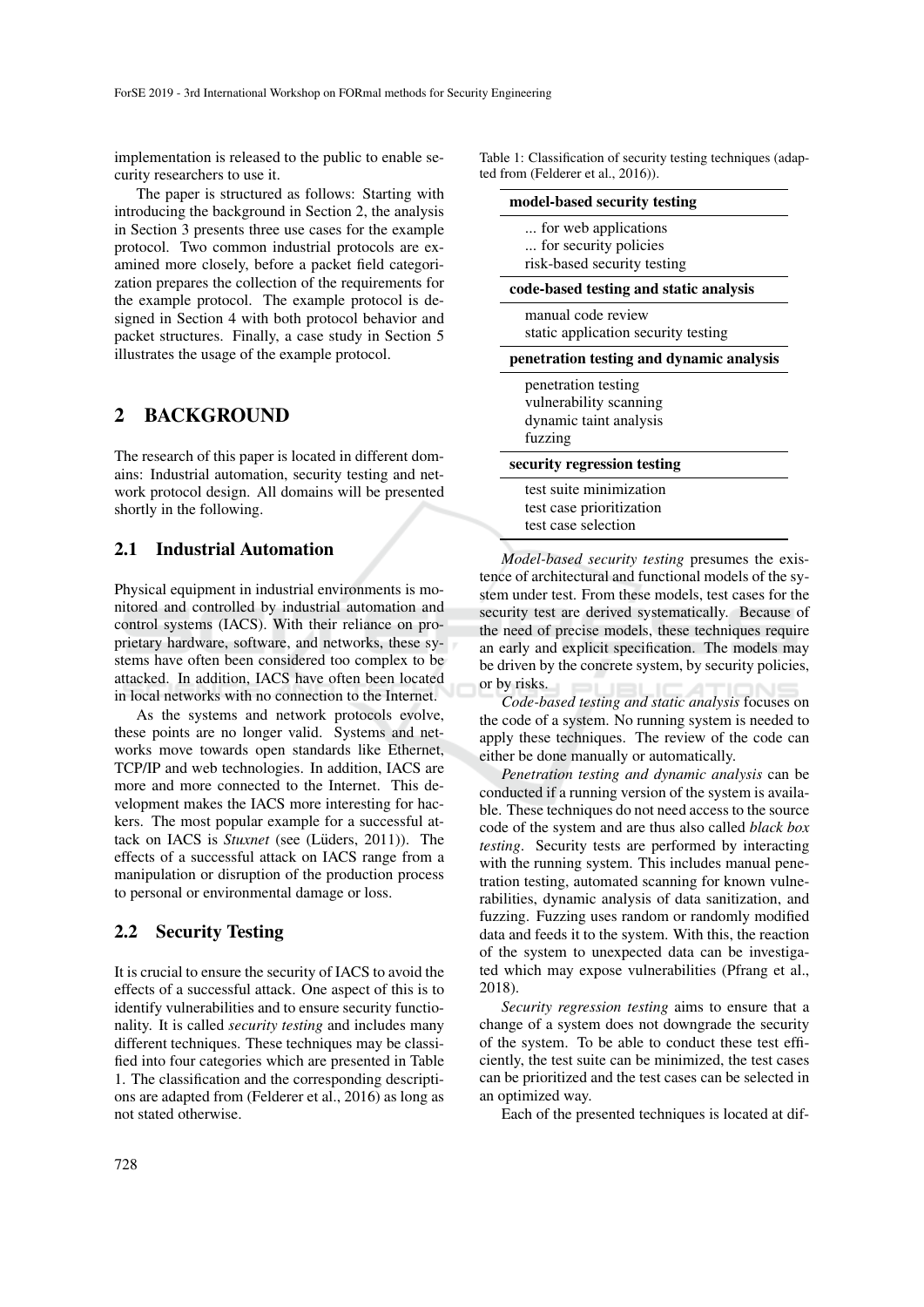

Figure 1: Security testing techniques at different stages of the system development.

ferent stages of the system development. This is shown in Figure 1. Presented are the stages of the system development, adapted from (Felderer et al., 2016): *Analysis*, *Design*, *Development*, *Deployment*, and *Operation (Maintenance)*. On top of the arrow, the security testing techniques which may be used in the respective stages are shown. Additional input which may be used for testing is depicted underneath the arrow (Potter and McGraw, 2004).

Next to the shown classification, a classification using other dimensions is possible. For example, security testing techniques could be classified regarding their accessibility (black-box vs. white box), scope (component vs. integration vs. system), objective (functional vs. non-functional), user interaction (manual vs. automated), and their practice (active vs. passive).

# 2.3 Network Protocol Design

Communication between programs and services of host systems is commonly achieved through the usage of network protocols.

### 2.3.1 Protocol Goals and Features

Network protocols provide features to achieve different communication goals. They have varying properties, that connected applications rely on, to achieve these goals. These properties include (Peterson and Davie, 2007):

- Message Delivery Guarantees: The protocol makes sure that messages get delivered. If a message is lost during transmission, the protocol can initiate additional delivery attempts.
- Maintaining Data Order: A network protocol can make sure that the receiving application gets the data served in its original order, independent from packet order changes that might happen during the transport.
- Filtering of Duplicates: During transport packets can get duplicated, e.g. because of retransmissions or multi-path transmission. These duplicates

can be automatically identified and dropped by a network protocol.

- Support of Large Messages: A sender might want to transmit data that exceeds the frame limit of the carried medium or link technology. A protocol could automatically split the message into multiple smaller ones and reassemble them at the receiver.
- Flow and Congestion Control: The maximal data rate between sender and receiver is determined by different factors, like the maximum capacity of the communication channel and the resources of the receiver. Network protocols can automatically adjust the sending rate accordingly.
- Application Separation: Protocols can help to ensure that data from different applications stays separated, even when transmitted via the same communication link.

Most of these properties and features are provided transparently to the different layers of the protocol stack. This stack can be organized into layers to achieve a high rate of adaptability. In this layer model, each protocol layer is providing services other layer can utilize (Kurose and Ross, 2013). The *Open Systems Interconnection model* (ISO, 1994), often called ISO/OSI model, or the *internet protocol stack* (Braden, 1989) formalize this approach.

Above the *Physical* layer, which handles the transmission of information over a certain channel medium, the *Link* layer deals with packet frames that are transmitted from one node to another. Data transmission of datagrams over multiple nodes is handled by the *Network* layer. It is also responsible for finding appropriate routes between two nodes. The *Transport* layer handles segments and transmits data between two application instances. On the *Application* layer, transmitted data is referred to as messages.

#### 2.3.2 Protocol Definitions

Individual protocols are defined by their multiple properties. The main properties of a protocol are the structures of its protocol data units (PDU) and its behavioral description.

Because the actual transmission is carried out on binary data, the data needs to be serialized at the sender and parsed at the receiver to enable the proper processing of the PDU. A basic division of a PDU can be done by separating meta data (*header*) and the actual data that needs to be transmitted (*payload*): The packet *header* will include all the information that is needed by the protocol to perform its functions. It can include information on the communication link as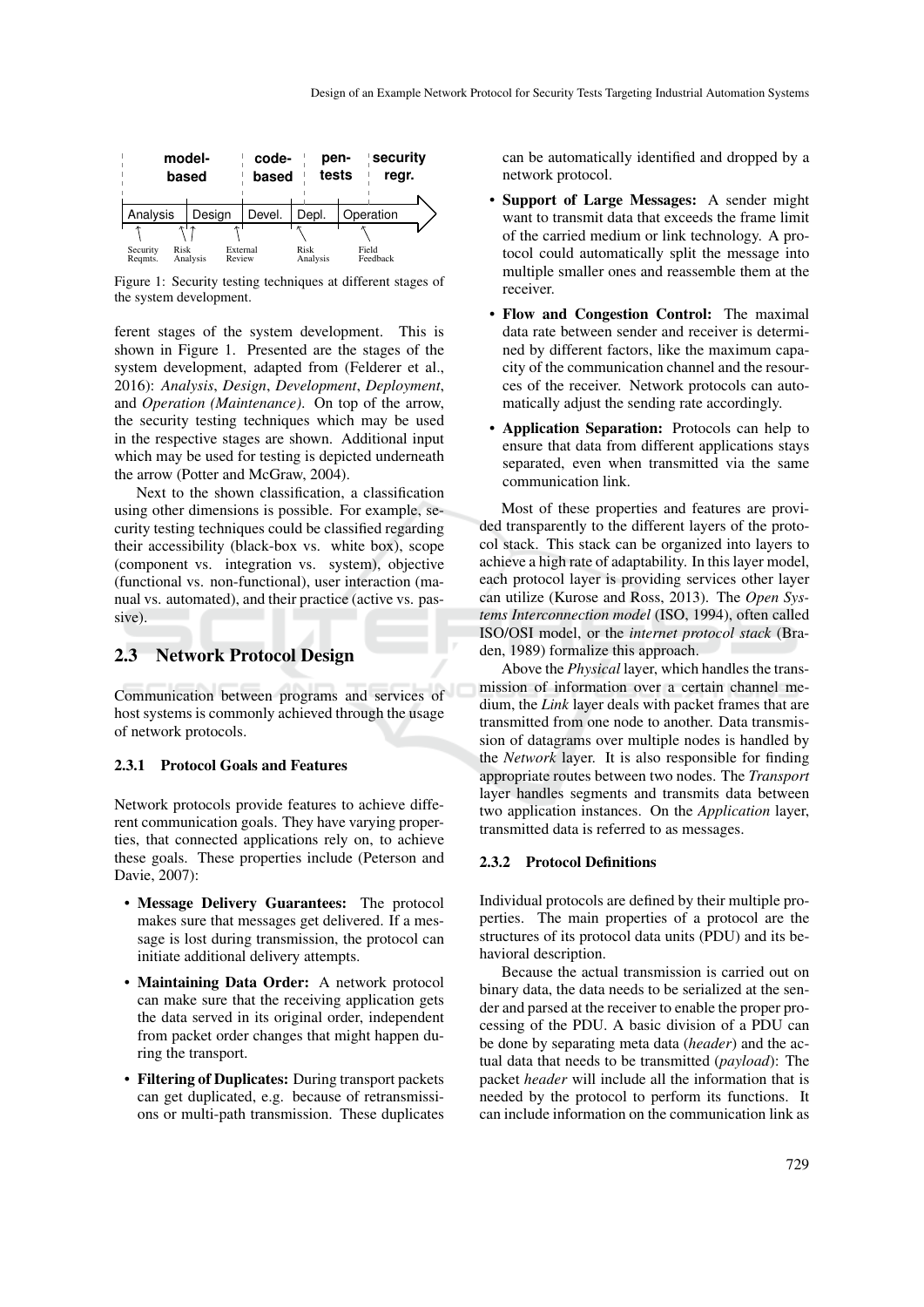well as information on the appended *payload*. In the protocol definition, the *header* is divided into packet fields. These fields can represent different kinds of information, like integer values or flags for protocol settings. The *payload* can then be further processed by the following layer of the network stack. It is often appended to the end of the PDU, but can also be integrated at different positions of the PDU.

Another part of a protocol definition is the description of the protocol behavior. This includes details on how to establish and maintain a connection. The behavior also includes details on the determination of packet fields, for example, how exactly a checksum needs to be calculated. Part of the behavior description are the states a connection can be in. These states and the transitions between the states can be represented by a state-transition diagram.

An example for a transport layer protocol is the *User Datagram Protocol* (UDP). UDP is a simple, efficient and stateless protocol, meaning there is no connection status established on the transport layer. The *Transmission Control Protocol* (TCP) is a more complex example on the transport layer. It provides functions for flow and congestion control and is stateful. Therefore, a connection establishment process is needed and implemented in a three-way handshake.

# 3 ANALYSIS

The example protocol has to be an artificial network protocol which makes use of any features observed in existing network protocols. A special focus is laid on industrial communication protocols.

This section starts with presenting use cases which benefit from the example protocol. Then, two popular industrial communication protocols are introduced and examined regarding their characteristics in packet definitions, states and transitions between states. Peculiarities observed in some other network protocols are added. A packet field categorization is introduced which leads to the formulation of the requirements for the example protocol.

### 3.1 Use Cases

There are multiple use cases which benefit from the existence of an example protocol. Three of them are depicted in this section. The first one, protocol learning tools, will be used in a case study.

### 3.1.1 Protocol Learning Tools

Security testing in the operation phase of the lifecycle of an IACS component employs fuzzing techniques to generate input to be tested. In the case of network packets, the exact knowledge of the protocol definition helps in crafting input that pays attention to field borders, data types and check sums. This increases the probability that the device under test interprets the fuzzed network packet instead of rejecting it immediately.

Problems arise if the specification of the network protocol is not available. Reverse engineering is performed by guessing both packet definitions and states with a large sample of observed communication. (Duchene et al., 2018) gives a state of the art overview of network reverse engineering tools. The evaluation of those tools is performed by testing with well-known internet protocols like DNS, NTP or DHCP. There is neither a well-defined test set of network protocols nor a differentiation which kinds of packet field definition types are to be used. A well-defined example protocol would overcome this issue and make results more comparable.

### 3.1.2 Protocol Implementation Frameworks

Software frameworks that are designed to handle arbitrary network protocols need a baseline of features. Scapy (Biondi, 2018), for example, is an interactive packet manipulation program and library used very often in the security testing domain. Amongst others, it is able to decode packets of a wide number of protocols. A drawback is that Scapy is not designed for implementing deep recursion in data types. Additionally, it has problems with the dynamic creation of data types. If there was an example protocol which provided a guideline for features to be implemented, the tools could be designed better.

Implementations of stateful network protocols utilize state machines in order to model states. An automata framework to be developed would profit from an example protocol covering all needed features for states, transitions and transition triggers. Implementing the example protocol in the newly designed automata framework could expose if all needed functionality is available.

#### 3.1.3 Meta Model Design

A meta model for network protocols allows for specifying arbitrary network protocols both formally and technically. Again, if there was a baseline of features to support in packet structures and states, the meta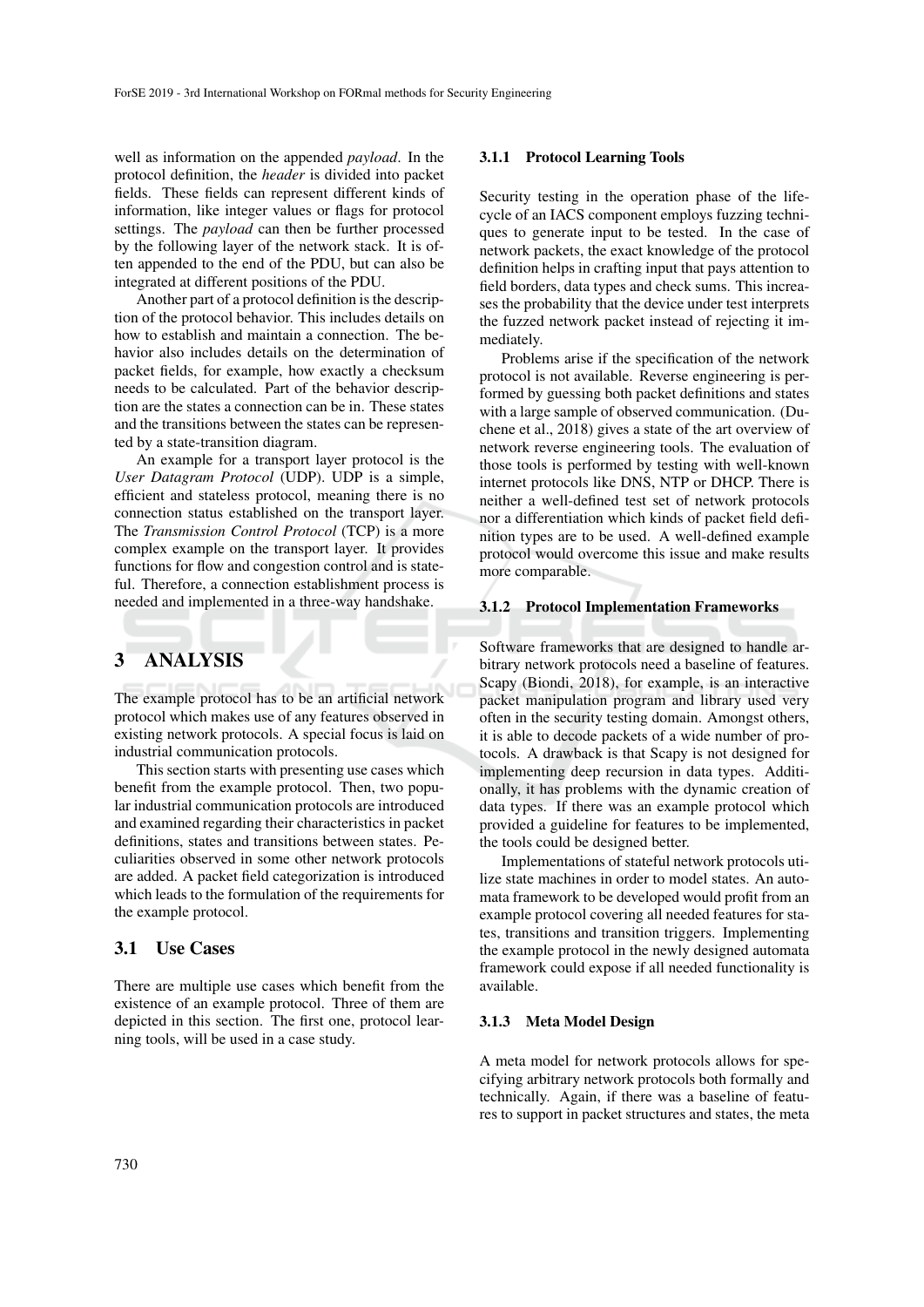model could be designed covering all needed functionality. The example protocol aims at fulfilling this requirement.

### 3.2 Industrial Protocols

Industrial protocols are used to automate the communication of IACS. Two common representatives in the industrial area are OPC UA and Profinet. Both will be introduced with a focus on peculiarities in packet definitions and protocol states. Additionally, special findings from other protocols will be presented.

### 3.2.1 OPC UA

OPC Unified Architecture (OPC UA) is a machineto-machine communication protocol used in industrial automation (OPC Foundation, 2017a). The protocol specifies models for information, messages and communication. It offers a built-in address space and object model and follows a service-oriented design. While mainly relying on a *Client/Server* architecture, it also provides functionalities for *Publisher/Subscriber* architectures.

The communication model is divided into three layers, as shown in Figure 2: The transport layer, the secure channel layer and the session layer. The transport layer establishes the network connection between client and server. The secure *SecureChannel* provides a secured, long-running connection between the two communication partners. These security features include encryption and integrity checking, and are defined by a security policy. The *Session* contains the application-layer connection between two OPC UA services and can only be accessed via a single *SecureChannel*. Sessions are stateful and contain, for example, linked authentication information like user credentials. However, sessions are ultimately independent from the underlying communication protocol, making it possible to transfer a session to another *SecureChannel*.



Figure 2: The OPC UA communication stack, adapted from (OPC Foundation, 2017a, 20).

OPC UA has its own type system that is used to send packets over the network. The corresponding standard differentiates between simple and structured data types (OPC Foundation, 2017b, 35).

Some data types that need to be implemented manually are called built-in data types. The simple data types are subtypes of these built-in data types. They cannot be differentiated from another when encoded (OPC Foundation, 2017b, 35). These data types form the base from which all other data types can be generated (OPC Foundation, 2017c, 6). Parsing behavior for built-in data types is specified in the standard (OPC Foundation, 2017c, 6) and is fixed unless the standard is changed. Among other things, the builtin data types contain so called *Variants* and *ExtensionObjects* (OPC Foundation, 2017c, 6). Variants can contain other built-in data types or arrays of other built-in data types. The length of the contained array is represented by a length field in the Variant (OPC Foundation, 2017c, 16). In contrast, ExtensionObjects are used to transmit an arbitrary data type over the network. The sent data type is modeled in the server's address space. In order to achieve this, the ExtensionObject contains the encoded data and the id of the data type that was used to encode the data (OPC Foundation, 2017c, 15).

Structured data types are modeled in a server's address space, where they can be retrieved in order to parse incoming traffic (OPC Foundation, 2017b, 35). These data types represent an aggregation of other structured data types and/or simple data types (OPC Foundation, 2017b, 69). When these data types are sent over the network, the receiving end needs to know how to parse them. This is achieved by encapsulating them in the aforementioned ExtensionObjects. The receiving end can retrieve the parsing rules with the information in the ExtensionObject for the encapsulated type from the server in order to parse the type (OPC Foundation, 2017b, 35).

Data types can be specified via XML schema files, which can be parsed by OPC UA applications. Commonly known data types can be found in a publicly available schema file, so that they do not have to be read from a server each time (OPC Foundation, 2017b, 35).

Due to the way OPC UA enables arbitrary modeling of data types, it is possible to define a type that contains itself directly or indirectly through another type.

#### 3.2.2 Profinet IO

Profinet IO (PNIO) is a real-time enabled industrial Ethernet standard defined in IEC 61158-6-10. According to a study from 2017 (compared to 2016)(HMS Industrial Networks, 2017), industrial Ethernet has a market share of 46% (38%) in IACS, whereas classic field buses have  $48\%$  (58%). 6% (4%) of the sold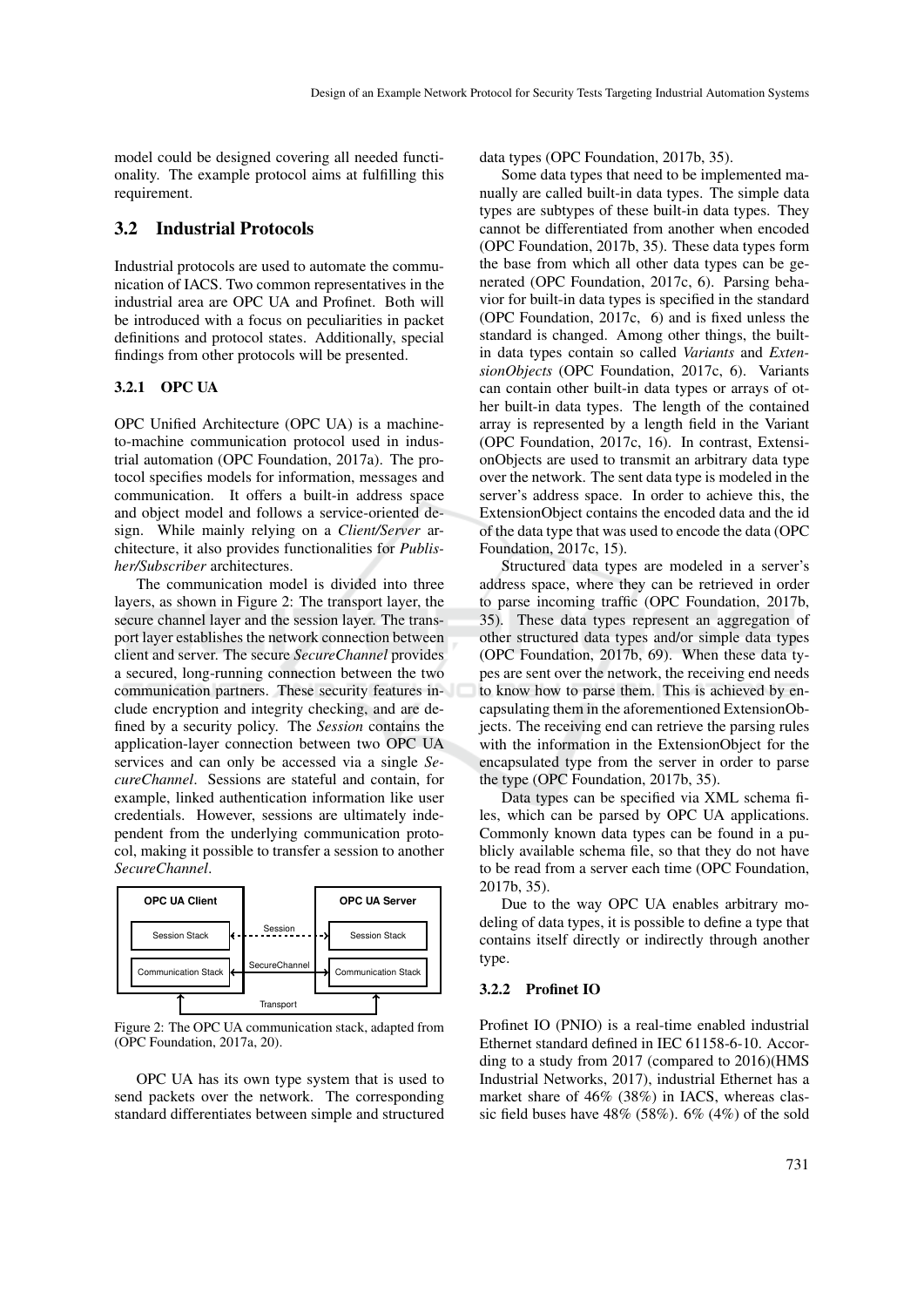

Figure 4: Begin of the regular startup process of a PNIO network with a PNIO master and a PNIO client until the first RT packet, from (Pfrang and Meier, 2018).

communication devices use wireless protocols. Siemens selling the *Profibus family* is the market leader in Europe and China.

As depicted in Figure 3, the PNIO protocol stack is based on Ethernet. For establishing a connection, it uses both DCP (discovery and configuration protocol) and PNIO-CM (configuration management). DCP is based on PNIO-RT (real-time), whereas PNIO-CM makes use of IP, UDP and DCE/RPC. In a nutshell, PNIO communication is set up with different protocols using different protocol stacks.

The interaction between the different protocols is shown as a sequence diagram in Figure 4. A characteristic of PNIO-CM is that the type of a PNIO-CM packet (Read, Write, Connect etc.) is defined by a field within the underlying DCE/RPC protocol. Within the connection establishment, the PNIO master and PNIO client define variables and data types as *blocks* which are exchanged later on as binary data. Once a connection is established, PNIO devices transfer real-time data via PNIO-RT.

While exchanging real-time data, timeouts are reset once a communication partner receives a valid RT message. If the delay of a packet exceeds a configured amount of time, RT communication is stopped and an alarm packet is sent instead.

#### 3.2.3 Other Protocols

*DCE/RPC* (Distributed Computing Environment / Remote Procedure Calls) is the base of the PNIO-CM protocol. It breaks with the traditional modeling of states and transitions in network protocols as it defines a *maybe* flag. In a client to server communication, a client can issue a maybe request. This means that the client does not expect a response and therefore cannot be sure if the server executes the request or not.

*ETSI TS 103 097 V1.2.1* (ETSI, 2015), a protocol for Intelligent Transport Systems, defines a packet field as *variable-length vectors with variable-length length encoding*. This means that the length itself is encoded with a number of *1* bits according to the additional number of octets used to encode the length, followed by a *0* bit and the actual length value.

# 3.3 Packet Field Categorization

According to the analysis of both common Internet protocols like TCP and UDP and the aforementioned industrial protocols, a characterization of packet fields has been performed. Figure 5 depicts a tree-based schema how packet fields can be categorized. Grey boxes represent leaves. A packet field consists of both a length and a parsing rule.



Figure 5: Packet field categorization.

#### 3.3.1 Length

The *length* can be specified with a number of bytes or a number of bits. The latter means that fields might not be aligned to byte borders. Usually, if there are fields that are not a multiple of 8 bits (a byte), they are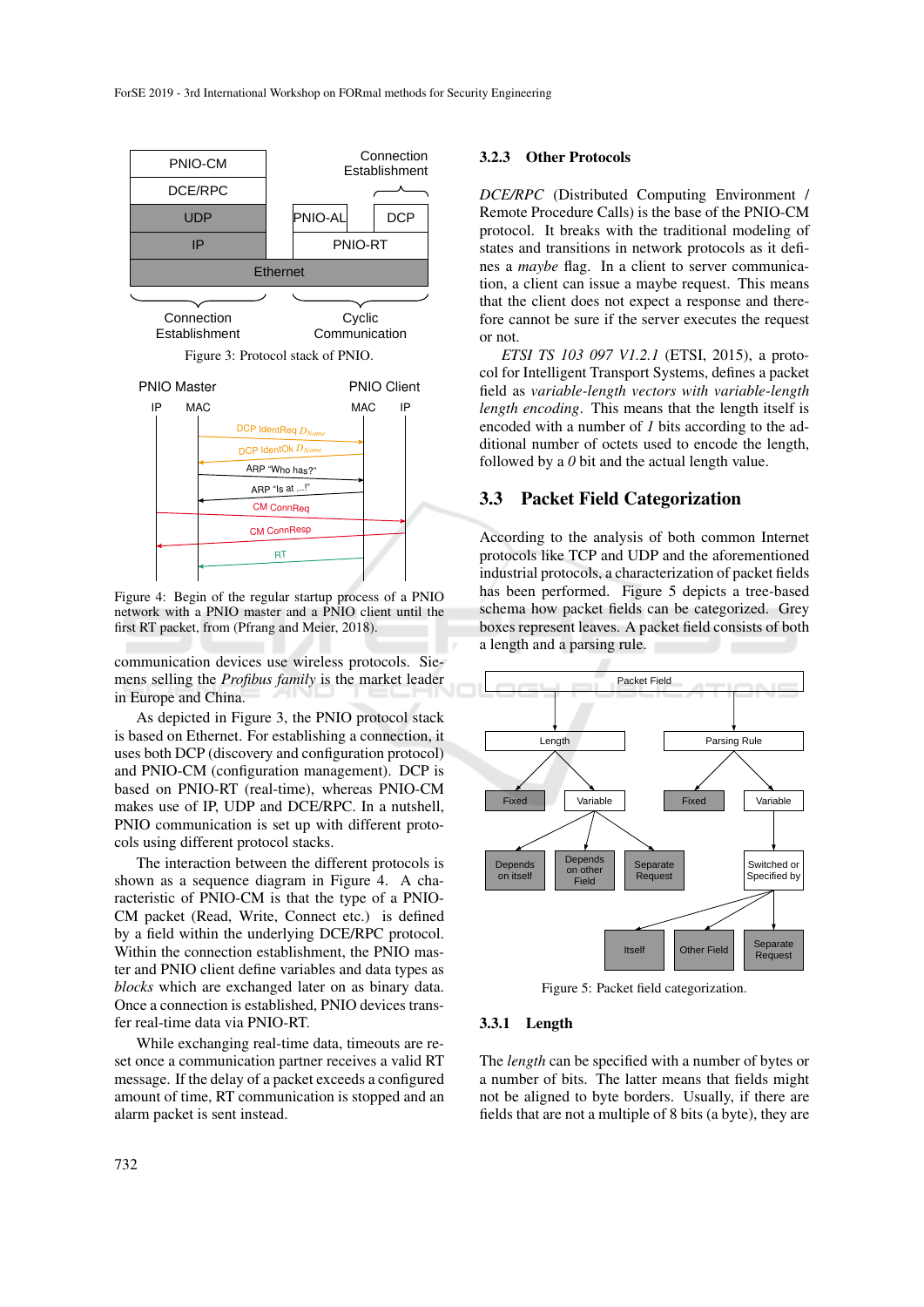laid out (filled up with a so-called padding of zeroes). That results in fields always starting at a byte border if they are a multiple of a byte. It is also possible, that the length specifies a number of fields that are present in the packet. If that is the case, the parsing rule for the field that is repeated, is applied as often as the length field specifies. An example of this would be an array of fields.

The length of a field can be either fixed or variable. An example for a *fixed length field* is a field that contains an integer. The length of a *variable length field* can either *depend on itself* or *depend on other fields* or been agreed on in a *separate request*.

An example for a dependance on itself is if the length field is inline, for example the number of *1* from the beginning until the first *0* depicts the length of the field in bytes (see Section 3.2.3). In case of a length determination from another field, for example a separate integer length field depicts the length of the field in bytes. If the length of a specific field is already agreed on in the connection establishment process, no indication of the length has to be transferred in the particular packet.

### 3.3.2 Parsing Rule

The *parsing rule* defines the way the field is to be parsed. In case of a *fixed parsing rule*, it is defined in a standard and fixed regardless the circumstances. A *variable parsing rule* however requires a fixed rule that defines how the parsing rule is to be parsed. This fixed rule can either be switched or specified by *itself*, by *another field* or via a *separate request*. If a parsing rule is switched, this can be done using an enumeration. If the parsing rule is specified, for example shell code is transferred which has to be evaluated in order to parse the field.

The parsing rules themselves can be distinguished between two types: *Elementary types* on the one hand usually represent a value that can be stored in a programming languages basic types, like for example ints or floats. *Compound types* on the other hand represent a collection of other fields. These other fields can either be of elementary or compound type.

An example for a compound type is shown in Figure 6. *StringField* is a compound field consisting of a length field and a charlist field. *LengthField* is a an elementary field which is parsed to an integer. It represents the number of char fields that will be parsed in the CharList. *CharList* is a compound field, consisting of multiple char fields. Finally, *CharField* is an elementary field which is parsed to a char.

Network layers according to the ISO/OSI model can be modeled as compound types. The Ethernet layer as a whole, for example, is a compound type

| Figure 6: String as an example for a compound type. |  |  |  |  |  |
|-----------------------------------------------------|--|--|--|--|--|
| LcharField -- Elementary field (char)               |  |  |  |  |  |
| - Compound field                                    |  |  |  |  |  |
| -LengthField -- Elementary field (int)              |  |  |  |  |  |
| StringField -- Compound field                       |  |  |  |  |  |

consisting of the source and destination MAC etc. The payload contains a compound type that is determined by the type field. Usually the payload is parsed according to a fixed parsing rule.

Compound types can be arranged in a way that they allow direct or indirect recursion, which presents a challenge for implementers. In Scapy for example, in order to model direct recursion it is necessary to modify an already created class. The Class has an attribute that contains a list of fields. During the parsing of the class, the class is not yet defined, so it cannot contain a reference to itself. In order to circumvent this restriction the class has to be modified after its creation.

Conditional fields, i.e. fields that are only present depending on other parts of the packet, can be represented by fields with variable parsing rules. The parsing rule changes depending on a switch field. If the field is present, it is parsed according to the fields rule. If it is not present, the parser just parses zero bytes, i.e. skips the field.

# 3.4 Requirements

According to the analysis of the use cases, the common industrial protocols, and taking into account the packet field categorization, the following requirements for the example protocol are inferred. They are split in two categories: State requirements (prefix SR) and packet requirements (prefix PR).

SR\_STATE. The example protocol is a stateful network communication protocol. Its states are connected via transitions.

SR\_TRIG. Transitions are triggered either by

- (a) receiving network packets or
- (b) temporal conditions.

SR\_EFFECT. Transitions trigger one or more of the following effects:

- (a) sending network packets,
- (b) starting timeouts,
- $(c)$  or no effect at all.

SR SEND. In at least one state, network packets are being sent without any transition to another state.

SR\_STACK. The example protocol is based on existing protocol stacks. It uses more than one stack.

SR\_INFO. The example protocol makes use of underlain protocol information.

SR\_TIMEOUT\_SM. The example protocol uses more than one timeout in one state.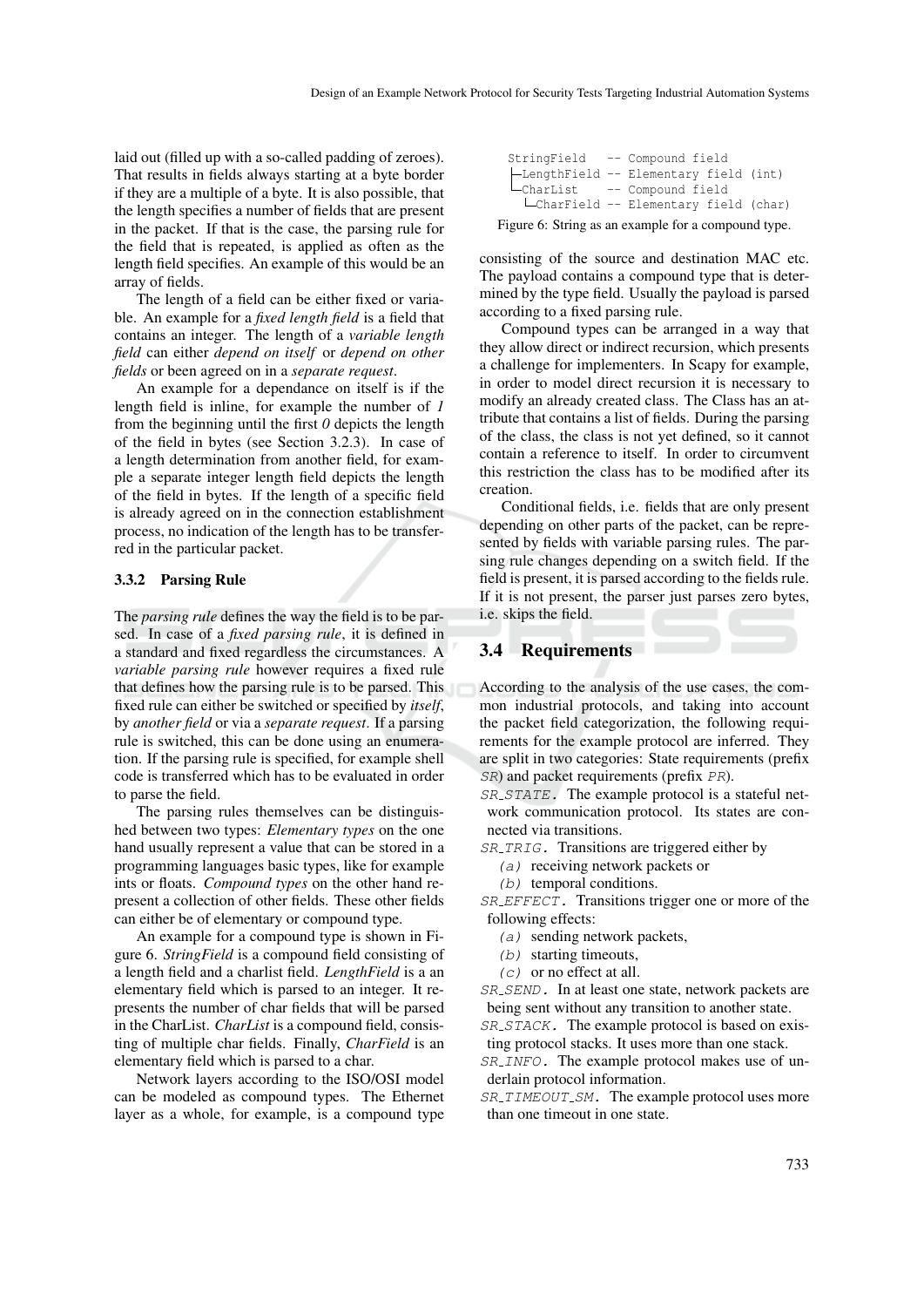SR\_TIMEOUT\_MS. At least one timeout is used in more than one state.

PR\_DETERM. The example protocol comprises packets that contain at least one field with each combination of length and parsing rule determination depicted in Figure 5.

# 4 DESIGN

The example protocol has to be an artificial networkbased communication protocol comprising every peculiarity which can be observed in common existing industrial communication protocols. In order to fulfill that demand, the requirements regarding both the protocol behavior and the packet field definitions determined in Section 3.4 have to be met.

Additionally, in order to support the use cases depicted in Section 3.1, the protocol has to be made publicly available. This allows security researchers for implementing and evaluating tools and frameworks dealing with network communication.

## 4.1 Protocol Behavior

The example protocol uses two layers which are stacked upon TCP: A channel layer and a session layer. Additionally, it provides *regular services* which can be called in different connection states. A *special service* which can be invoked only in the session layer is exchanging RT (real-time) traffic on top of UDP. The layers are depicted in Figure 7. This basic setup of the example protocol fulfills the *SR\_STATE*., the  $SR\_TRIG.$  (a), the  $SR\_EFFECT.$  (a) and the SR\_STACK. requirements.



Figure 7: The example protocol stack.

A channel is dependent on a TCP connection. To establish a channel, a TCP connection needs to be established first. If a channel is closed, the TCP connection remains active and can be reused. A session may only be established on an existing channel but can persist even if the channel is closed. To reuse an

734

existing session, it needs to be attached to a new channel.

The following explanation is intended to be an overview over the features of the example protocol and by no means a full protocol description. To show the complexity, Figure 8 pictures a state machine graph of the example protocol. States are depicted as circles, transitions as arrows. While the actual names of the states are not readable, special connectionrelated states are highlighted: *Connected (CON)*, *Channel opened (OPE)*, *Session created(CRE)*, *Session attached (ATT)*, *Disconnected (DIS)* and *Error (ERR)*. Additionally, accumulations of states responsible for providing the services, are marked using blue boxes.

## 4.1.1 Channel Layer

As can be seen in Figure 7, the channel layer is built upon TCP. The establishment of a channel is depicted in Figure 9. To establish a new channel, first a TCP connection is established using a three-way handshake.

When the TCP connection is established, the client sends a *CHANNEL OPEN* request to the server. The client may define a timeout after which the establishment of the channel is canceled. The server sends either a *CHANNEL OPEN RESPONSE* or an *ERROR* response. These timeout definition fulfills the requirements  $SR\_TRIG$ . (b) and  $SR\_EFFECT.$  (b).

Each message sent on a channel has a sequence number which is incremented with each package sent. The sequence number used by the client might be different to the sequence number of the server.

Each channel has an ID. With this, it is possible to manage more than one channel at a time. This ID needs to be transferred with each message sent on the channel. Using the corresponding channel service, it is possible to set the maximum number of channels that can be open in parallel. Channel services can be issued by the client with a *NOACK* flag. If set, the server will perform the action associated with the request but will not send any response packet. This fulfills the  $SREFPECT.$  (c) and  $SR\_SEND$ . requirements.

An active channel may be closed either by the server or the client using *CHANNEL CLOSE*. With a different request, it is also possible to renew the sequence numbers used. The underlain TCP connection will stay alive allowing for both executing services or creating a new channel.

The example protocol defines a service which provides the possibility to find out the number of currently active channels (*get active channels*). It is possible to define a timeout for this request. After this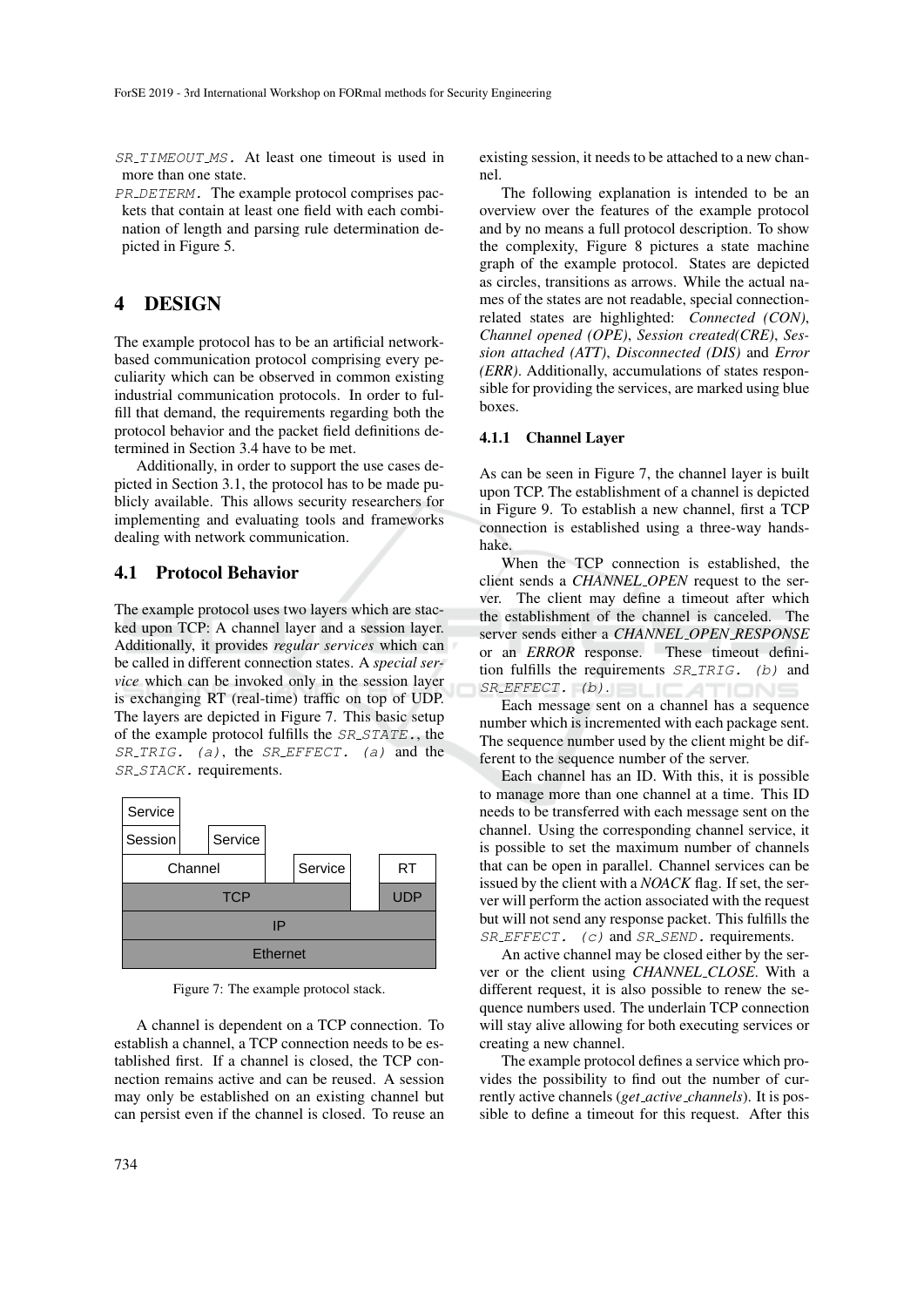

Figure 8: The state machine of the example protocol.



time runs out, a response to the request is no longer processed.

4.1.2 Session Layer

As has been described before, a session is built upon a channel but may persist after the channel is closed. The establishment of a session is pictured in Figure 10.

For this, an existing TCP connection and an existing channel is required. First, a session is created using *SESSION CREATE*. An optional timeout may be sent with this request. The timeout indicates the time-to-live of the session after the last package has been sent. With this, it is possible for the session to persist if a connection is aborted. The persistence of the session timeout fulfills the SR\_TIMEOUT\_MS. requirement. The SR\_TIMEOUT\_SM. requirement is fulfilled as well since there exists additionally the timeout of the TCP connection.

Figure 10: Session handshake of the example protocol.

After the creation of the session, it is necessary to attach it to an existing channel. For this, *SES-SION ATTACH* needs to be requested. This message includes the ID of the session that will be attached to the channel the message is sent over. A session may be deleted using *SESSION DELETE*.

The session layer defines three services: *make random*, *get random* and *send RT*. These services may only be used if an active session is established. This is only the case if the session is attached to the currently active channel. In short, *make random* creates a random number and stores it on the server. Similar to the channel service, it provides a *NOACK* bit flag. If this flag is set, no response is sent. The random number may be sent back directly in a response or might be requested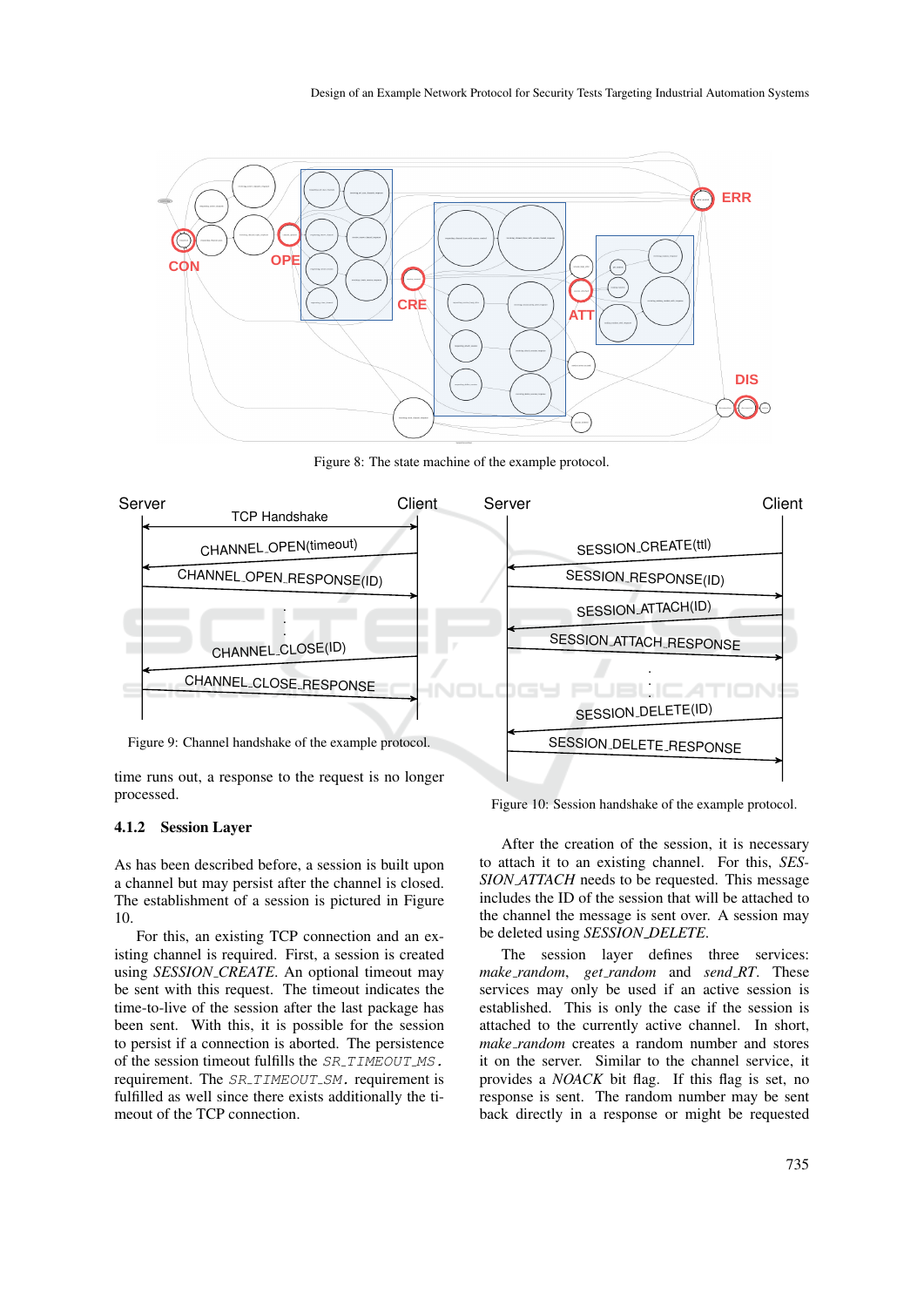

Figure 11: Layering of example protocol packets.

through *get random*. This decision needs to be sent with the request. *send\_RT* starts exchanging RT packets via UDP with a configurable speed.

## 4.2 Packet Structures

The packet structure of the example protocol follows the layering depicted in Figure 11. An IsuProtoHeader can either contain an IsuProtoService message or an IsuProtoChannelHeader. The same goes for the layers nested deeper with additional headers. The determination which layer follows is done via a type field which fulfills SR INFO.. Each service has a request message and a response message. The services are used to model the protocol behavior.

To fulfill the PR\_DETERM. requirements, some custom fields were added and included in at least one service packet. These special fields are explained in the following.

The BitField is a field with fixed length and a fixed parsing rule. It can have a (fixed) length specified in bits.

The fixed length with a parsing rule switched by another field is modeled implicitly by using the layering in the example protocol. The specified type in the IsuProtoHeader determines whether the following bytes have to be interpreted as IsuProtoServices or as IsuProtoChannelHeader (see Figure 11).

FixedLengthVariableRuleFields contain binary data. The parsing rules that specify how that data is to be parsed and encoded can be sent with the packet, or be supplied separately, because they have been requested beforehand. A FixedLengthVariableRuleField needs a parsing and encoding rule, that specifies how the data is parsed and encoded respectively. For the example protocol, any arbitrary Python code is allowed. The length of the data is not specified and the parsing rule needs to decide when to stop parsing.

The ByteListField has a fixed parsing rule. The field consists of multiple bytes that comprise a list of bytes. The length of this list is specified in an external field in the packet.

SwitchedArrays are arrays that can contain a specified set of other fields that are switched by a type

field. The type field determines the type of all the contained fields. The number of fields is determined by a length field.

DynamicLengthVariableRuleFields have the same functionality as FixedLengthVariableRuleFields except that the length of the data that contains the value is specified by another field, and not fixed.

VariableLengthLengthFields are similar to *variable-length vectors with variable-length length encoding fields*from ITS (see Section 3.2). The length of the field in bytes is determined by a sequence of ones at the beginning of the field, followed by a zero. The remaining bits comprise the value of the field.

The TerminatorStringField models a byte string that is terminated by a specific byte. The byte that terminates the string is specified in a separate field. Because the string is parsed until the terminator byte is encountered, the field can be categorized as a field whose length depends on its own data.

VariableRuleFields contain binary data. The parsing rules that specify how that data is to be parsed and encoded can be sent with the packet, or be supplied separately, because they have been requested beforehand. A VariableRuleField needs a parsing and encoding rule, that specify how the data is parsed and encoded respectively. For the example protocol, any arbitrary Python code is allowed. The length of the data is not specified and the parsing rule needs to decide when to stop parsing. It follows, that the length depends on the fields own data, and the parsing rule is variable.

# 5 CASE STUDY

The example protocol comprises the specification, a prototypical implementation using Python and Scapy as well as several packet captures of the client server communication. It is available online on GitHub.

In order to illustrate the usefulness of the example protocol, the protocol learning use case described in Section 3.1 will be applied in the following.

### 5.1 Scenario

There exist different tools for network protocol learning. *Netzob* (Bossert and Guihéry, 2012) infers both a *vocabulary* (packet structures) and a *grammar* (protocol behavior) from a given network communication. NEMESYS (Kleber et al., 2018), a newer approach, focuses on inferring packet structures from network messages of binary protocols. All tools accept as input packet captures (PCAP). As output, they provide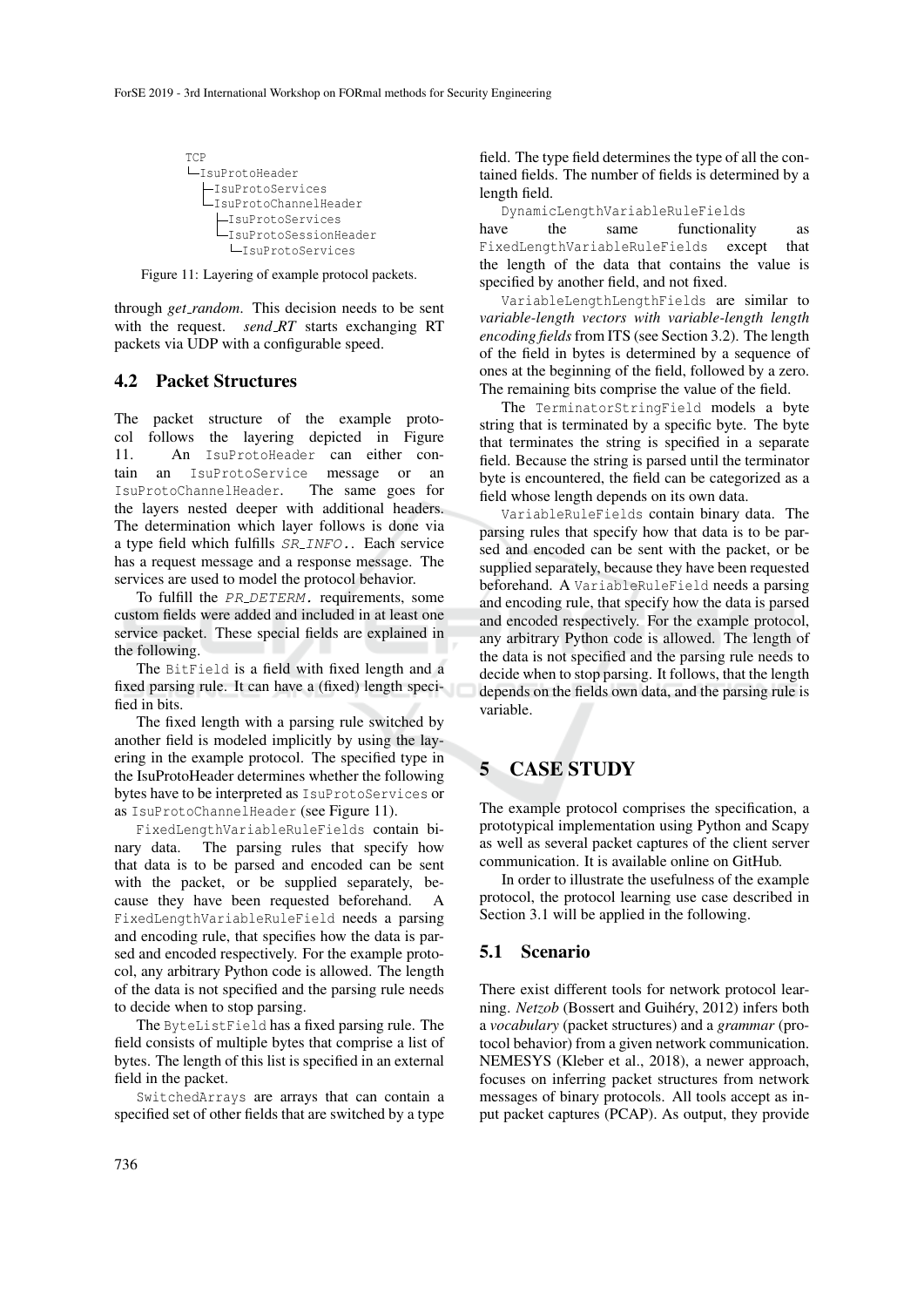different kinds of results which represent the inferred protocol behavior and packet structures.

# 5.2 Example Protocol Usage

Network communication comprising the example protocol can be generated by starting both a server and a client running the prototypical implementation. Packet captures can be recorded locally on either the server or the client running *tcpdump*.

The listing in Figure 12 presents the example communication of a client which first opens a connection to the server, retrieves 100 random numbers and closes the connection finally. In line 2, the TCP connection is set up. Line 3 creates a channel, line 4 a session. The session id is extracted in line 5 from the response packet which is used for attaching the session in line 6. In the lines 7 and 8, the get\_random() service is being used for 100 times. Line 9 deletes the session, line 10 closes the channel and line 11 disconnects from the server.

```
1 c = Client()
 2 c.connect()
 3 c.create_channel()
 4 p = c.create_session("My Session")
 5 session id = p[SessionCreateResp].id6 c.attach_session(session_id)
7 for i in range(0, 100):
8 c.get_random(session_id=session_id)
9 c.delete_session(session_id)
                                    HNC
10 c.close_channel()
11 c.disconnect()
```
Figure 12: Example client source code for connecting to a server using the example protocol.

The resulting PCAP file consists of 218 network packets. While 2 times 100 contain the random number requests and responses, 11 are used to setup the communication and 7 for their termination.

## 5.3 Discussion

NEMESYS compares the results of the inferred packet structure with the real packet structure extracted via *tshark* from Wireshark dissectors. As long as no Wireshark dissector for the example protocol exists, the needed structures for this comparison have to be written manually. Besides that issue, the prototypical implementation of the example protocol provides a useful basis for training and the development of protocol learning tools dealing with both packet structures and protocol behavior.

# 6 CONCLUSION

The design and publication of an example protocol is a big advantage for the security testing domain in IACS. Recent work in the creation of tools for dealing with arbitrary network protocols suffered from missing complete knowledge about possibilities for both packet structures and protocol behavior. With the example protocol in mind, tool developers can improve their tools accordingly.

In the case of protocol learning, tools can be improved regarding their ability to recognize packet fields. The variety of length and parsing rule determination described in the analysis is realized in the example protocol prototypical client server implementation.

Future work includes implementing a Wireshark dissector for the example protocol in order to allow for automatic success verification of protocol learning tools. Additionally, the design of a meta model for the description of network protocols which covers all the observed peculiarities in the example protocol is a great challenge. Applying this meta model approach to the example protocol, a machine-readable definition of the example protocol can be given.

Last but not least, packet crafting and processing tools have to be improved or re-implemented by scratch taking into account the results of this research.

# ACKNOWLEDGEMENTS

We thank Andreas Fleig for ideas on requirements for the example protocol and Mario Kaufmann for assistance at implementing the example protocol.

This work was supported by the German Federal Ministry of Education and Research within the framework of the project *KASTEL SKI* in the Competence Center for Applied Security Technology (KASTEL).

# **REFERENCES**

- Biondi, P. (2018). Scapy: Packet crafting for python2 and python3. https://scapy.net/. [Online; accessed 2018-  $[12-23]$ .
- Bossert, G. and Guihéry, F. (2012). Security evaluation of communication protocols in common criteria. In *Proc of IEEE International Conference on Communications*.
- Braden, R. (1989). Rfc-1122: Requirements for internet hosts. *Request for Comments*, pages 356–363.
- Duchene, J., Le Guernic, C., Alata, E., Nicomette, V., and Kaâniche, M. (2018). State of the art of network pro-